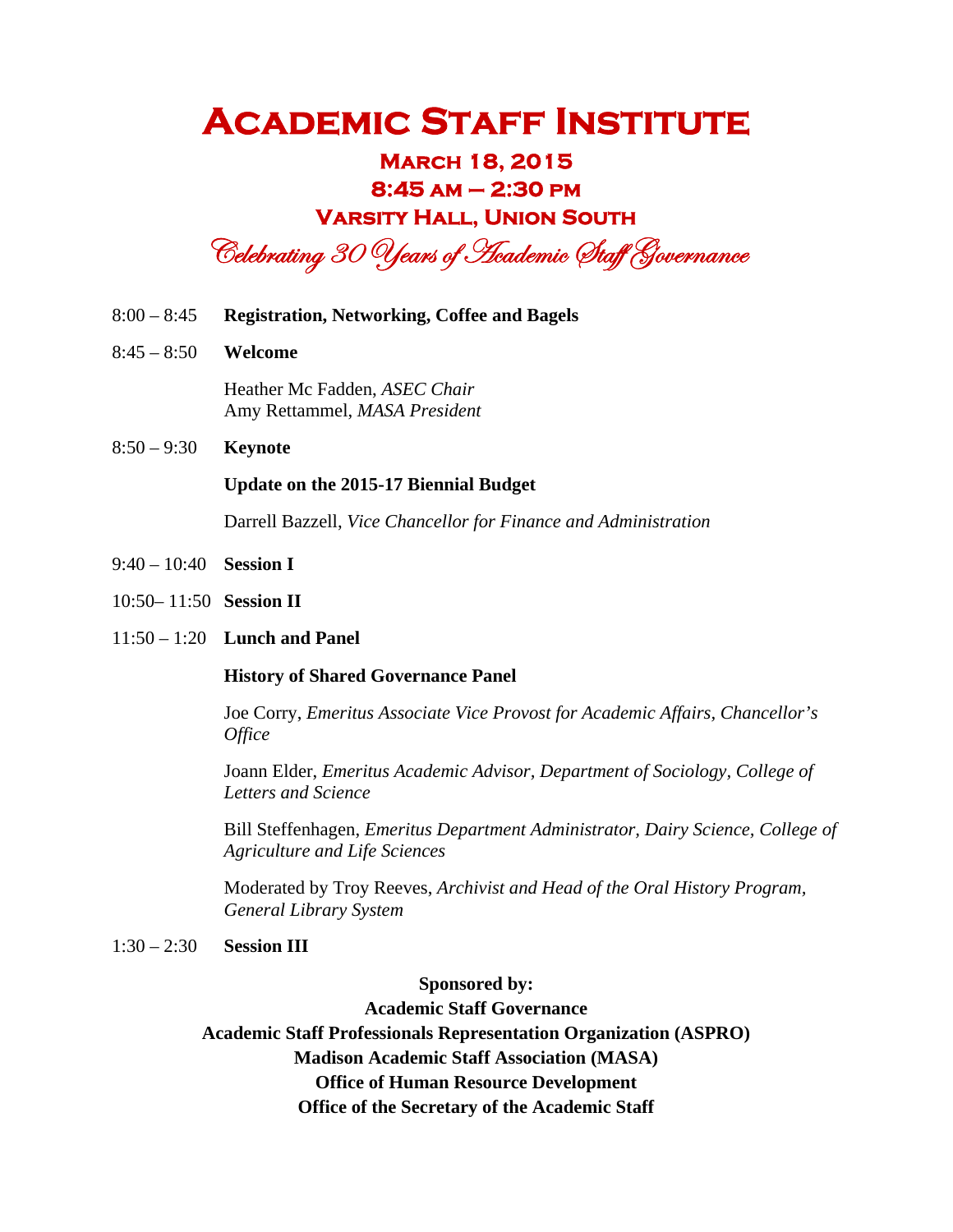Celebrating 30 Years of Hcademic Staff Governance

**9:40-10:40 SESSION I** 

### **Field Day: Exploring Games, Simulations** *Northwoods (3rd Floor)*  **and Mobile Apps for Active Learning**

David Gagnon, *Program Director of the Field Day Lab, Division of Information Technology (DoIT)* 

Grown out of the Mobile Learning Incubator at Academic Technology, a new lab has been created at the Wisconsin Institutes for Discovery that explores the intersection of contemporary learning theory and media design. In this session, we will look at several collaborations at UW Madison, from folklore to thermodynamics, as well as some of our national projects, showing how digital media can be used to create active and personalized learning experiences across a variety of disciplines. We are always looking for new collaborators, so bring your big ideas.

### **Robert's Rules 101** *Landmark (3rd Floor)*

Jake Smith, *Deputy Secretary of the Academic Staff* 

Are you an Academic Staff Assembly representative? Do you serve on a committee that uses Robert's Rules? Are you confused about what to say when you make a motion, or when to make one? Join the Academic Staff Assembly parliamentarian, Jake Smith, as he covers the basics of Robert's Rules of Order.

**Academic Staff Layoff & Nonrenewal Process** *Industry (3rd Floor)*  **and Referral Priority Services** *(repeated in Session II)* Anna Golackson, *Human Resources Assistant, Office of Human Resources* Angie Rosas, *Senior Human Resources Specialist, Office of Human Resources*

The Academic Personnel Office (APO) will present on academic staff non-renewals for funding, or budget/program decision and the layoff process, including how the decision is made, the review and approval process, notification periods, and key terms and definitions. Additionally, the session will include referral priority services - what they are and who is eligible.

**The Art of Networking: It's About Making Connections** *Agriculture (3rd Floor)*  April McHugh, *Career and Education Counselor, Division of Continuing Studies*

For some, networking is viewed as an unfortunate necessity of their job. The term alone can create feelings of anxiety and uncertainty. Instead, we will look at this practice from another angle. Come and hear the basics of networking from this alternative perspective, including some how to's that you will have the opportunity to put into practice throughout the day today and infuse throughout your career.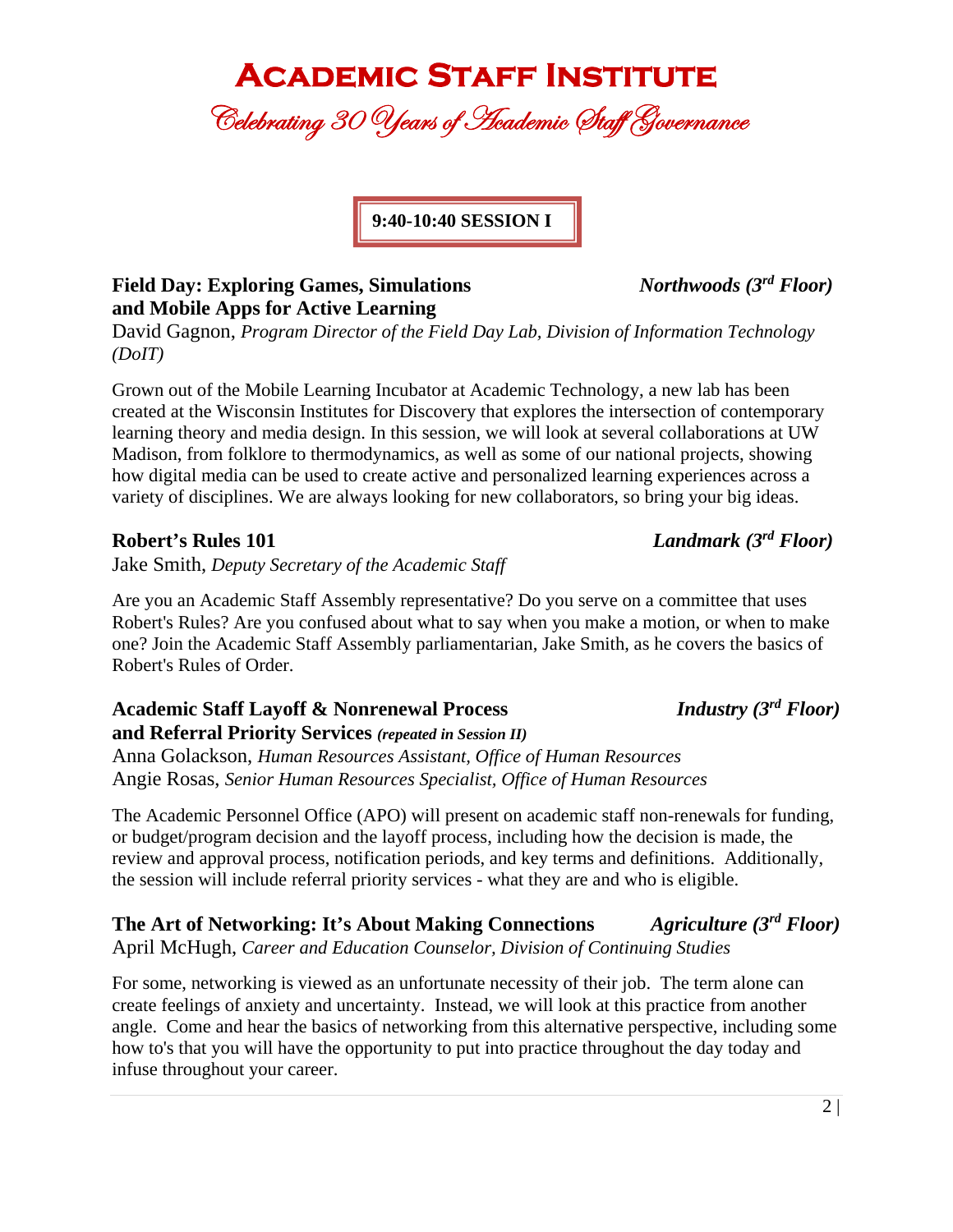Celebrating 30 Years of Hcademic Staff Governance

**10:50-11:50 SESSION II** 

### **The University of Wisconsin Arts Institute:** *Northwoods (3rd Floor)*  **Serving the Arts, Campus, and Madison Community**

Staci Francis, *Associate Director of Administration, Arts Institute* Norma Saldivar, *Executive Director, Arts Institute* 

Norma Saldivar, Executive Director, and Staci Francis, Associate Director of Administration of the UW-Madison Arts Institute provide an inside view to the Arts Institute, its history, its programs and future initiatives.

**Legislative Update** *(repeated in Session III) Landmark (3rd Floor)*  Kathi Kilgore, *Academic Staff Professionals Representation Organization (ASPRO) Lobbyist*

Hear a legislative update from ASPRO's Lobbyist on how the State Budget could impact you. Learn about the advocacy arm of the Academic Staff and how you can work with ASPRO to advance academic staff issues with legislators, the Governor and the UW Administration.

### **Academic Staff Layoff & Nonrenewal Process** *Industry (3rd Floor)*

**and Referral Priority Services** *(repeated in Session I)* Anna Golackson, *Human Resources Assistant, Office of Human Resources* Angie Rosas, *Senior Human Resources Specialist, Office of Human Resources*

The Academic Personnel Office (APO) will present on academic staff non-renewals for funding, or budget/program decision and the layoff process, including how the decision is made, the review and approval process, notification periods, and key terms and definitions. Additionally, the session will include referral priority services - what they are and who is eligible.

**Are You Leveraging the Power of Your Online Presence?** *Agriculture (3rd Floor)*  April McHugh, *Career and Education Counselor, Division of Continuing Studies*

This session will explore the importance of your professional presence in online settings, especially LinkedIn. From connecting with colleagues and partners to general professional/career information, LinkedIn can truly be a powerful tool for all aspects of our careers. Hear about how to reach out to others, what you can do with those connections, the importance of joining groups and more.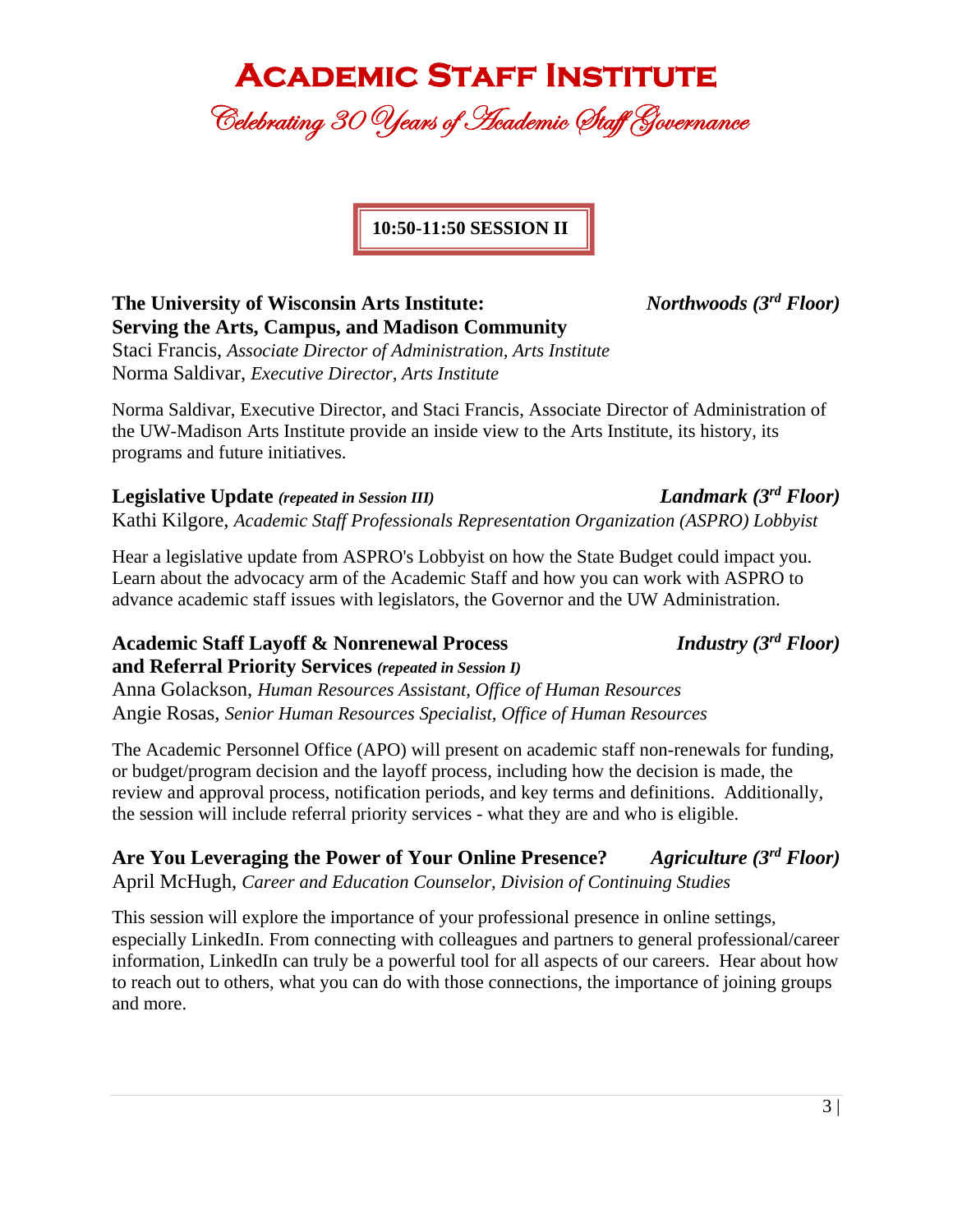Celebrating 30 Years of Heademic Staff Governance

**1:30-2:30 SESSION III** 

### **Retirement Happiness: It Takes More than Money** *Northwoods (3rd Floor)*

John E. Nelson, *Author*

New research shows that financial security and good health aren't enough to create happiness in retirement. So whether your retirement is years or decades away, you'll gain key insights from the author of the best-selling, award-winning book, *What Color Is Your Parachute? for Retirement*.

### **Legislative Update** *(repeated in Session II) Landmark (3rd Floor)*

Kathi Kilgore, *Academic Staff Professionals Representation Organization (ASPRO) Lobbyist*

Hear a legislative update from ASPRO's Lobbyist on how the State Budget could impact you. Learn about the advocacy arm of the Academic Staff and how you can work with ASPRO to advance academic staff issues with legislators, the Governor and the UW Administration.

### **Thinking of an Appeal? Now What!** *Industry (3rd Floor)*

Barbara Gerloff, *Chair Academic Staff Appeals Committee* Paige Reed, *UW System Legal Counsel*

Many members of the academic staff have a limited understanding of their grievance and appeal rights on this campus. Suddenly, you may find yourself considering this route. Or, you may discover that someone you supervise has filed an appeal or grievance related to your supervisory actions.

This session will help you be proactive in understanding the components of the appeals and grievance process at UW-Madison, with particular reference to layoff, non-retention, and nonrenewal decisions. Topics may include the following: situations that can generate a grievance or appeal, how to avoid these situations, stages of the actual process, the role of the appeals committee, how decisions are made, and resources for more information. Please note: this session is not designed to help individuals decide whether or not to file an appeal or grievance, but to educate academic staff about the process.

### **What Everyone Should Know About HR Design** *Agriculture (3rd Floor)*

Bob Lavigna, *Director, Office of Human Resources*

Bob Lavigna, Director of the Office of Human Resources, will provide an update on HR Design, the new HR system that will be implemented beginning on July 1, 2015, followed by an overview of the main components of HR Design. This overview will include information on what will be implemented by July 1, 2015, and what elements will be implemented after July 1, 2015.